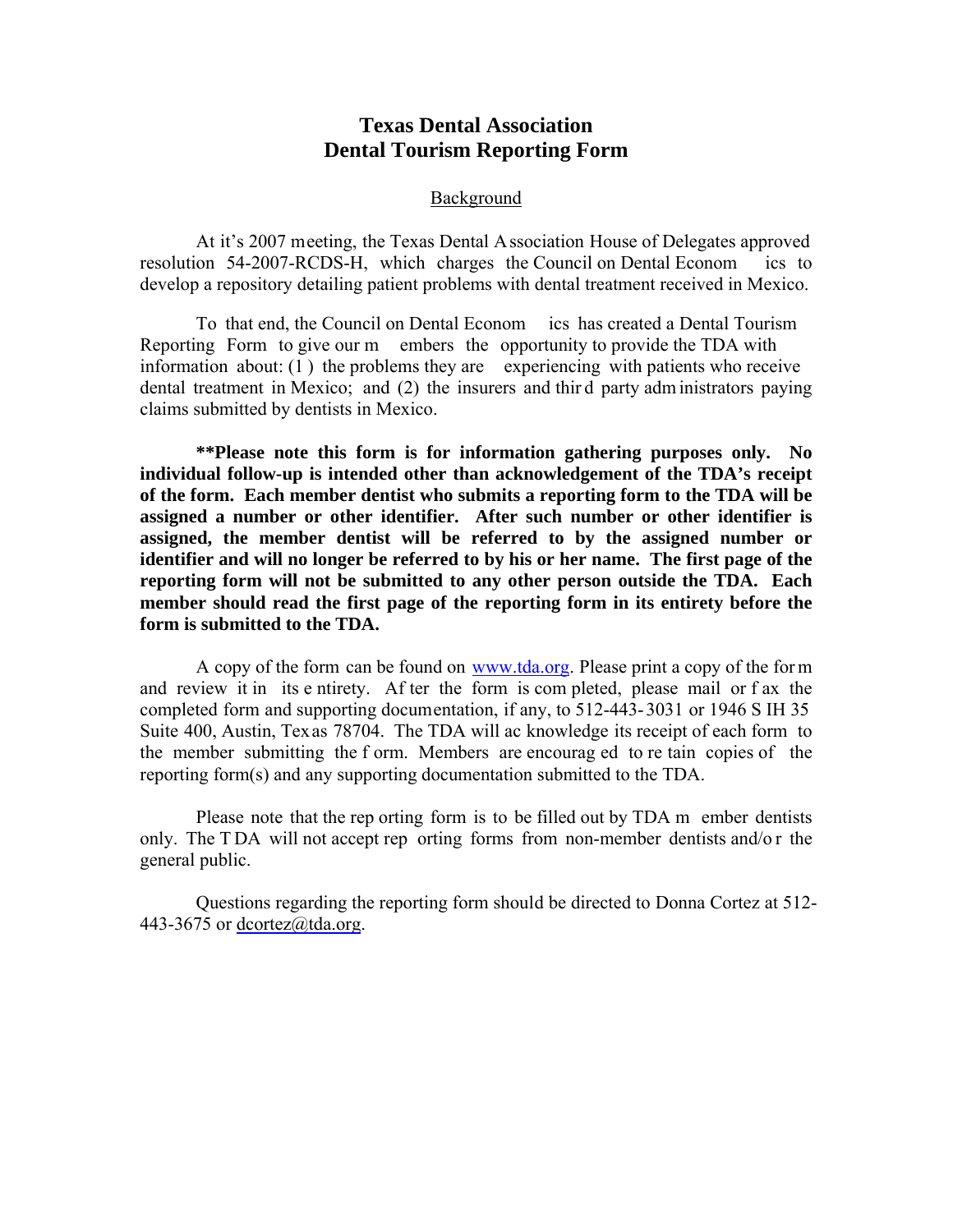# Dental Tourism Reporting Form

Date:

Important: Please re ad this form in its entire ty before submitting it to the Texas Dental Association.

**WHEN SUBMITTING THIS FORM TO THE TEXAS DENTAL ASSOCIATION, DO NOT INCLUDE THE PATIENT'S NAME, DATE OF BIRTH, SOCIAL SECURITY NUMBER, ADDRESS, CREDIT CARD OR OTHER MONETARY ACCOUNT INFORMATION, DENTAL ACCOUNT INFORMATION, INFORMATION THAT COULD POTENTIALLY IDENTIFY THE PATIENT IN VIOLATION OF HIPAA OR OTHER APPLICABLE AUTHORITY, OR OTHER INFORMATION THAT IS NOT TO BE DISCLOSED UNDER HIPAA OR OTHER APPLICABLE AUTHORITY. EACH DENTIST WHO SUBMITS THIS FORM IS RESPONSIBLE FOR COMPLYING WITH HIPAA AND OTHER APPLICABLE AUTHORITY AND OBSERVING AND MAINTAINING ANY DENTIST-PATIENT PRIVILEGE THAT MAY APPLY.** 

As a general matter, patient records, including radiographs, should not be submitted with this form. However, if such records are necessary in order to complete the form, then any and all protected inform ation must be removed from the records (e.g., patient's nam e, date of birth, social security number, etc.) in com pliance with HIPAA and other applicable authority.

All forms will be treated as anonymous. This form is for information gathering purposes only.

Information about Dentist Filling Out Form

Last Name, First Name, Middle Initial

 $\overline{a}$ 

 $\overline{a}$ 

Business Address, City, State, Zip Code

Business Phone Number, Email Address